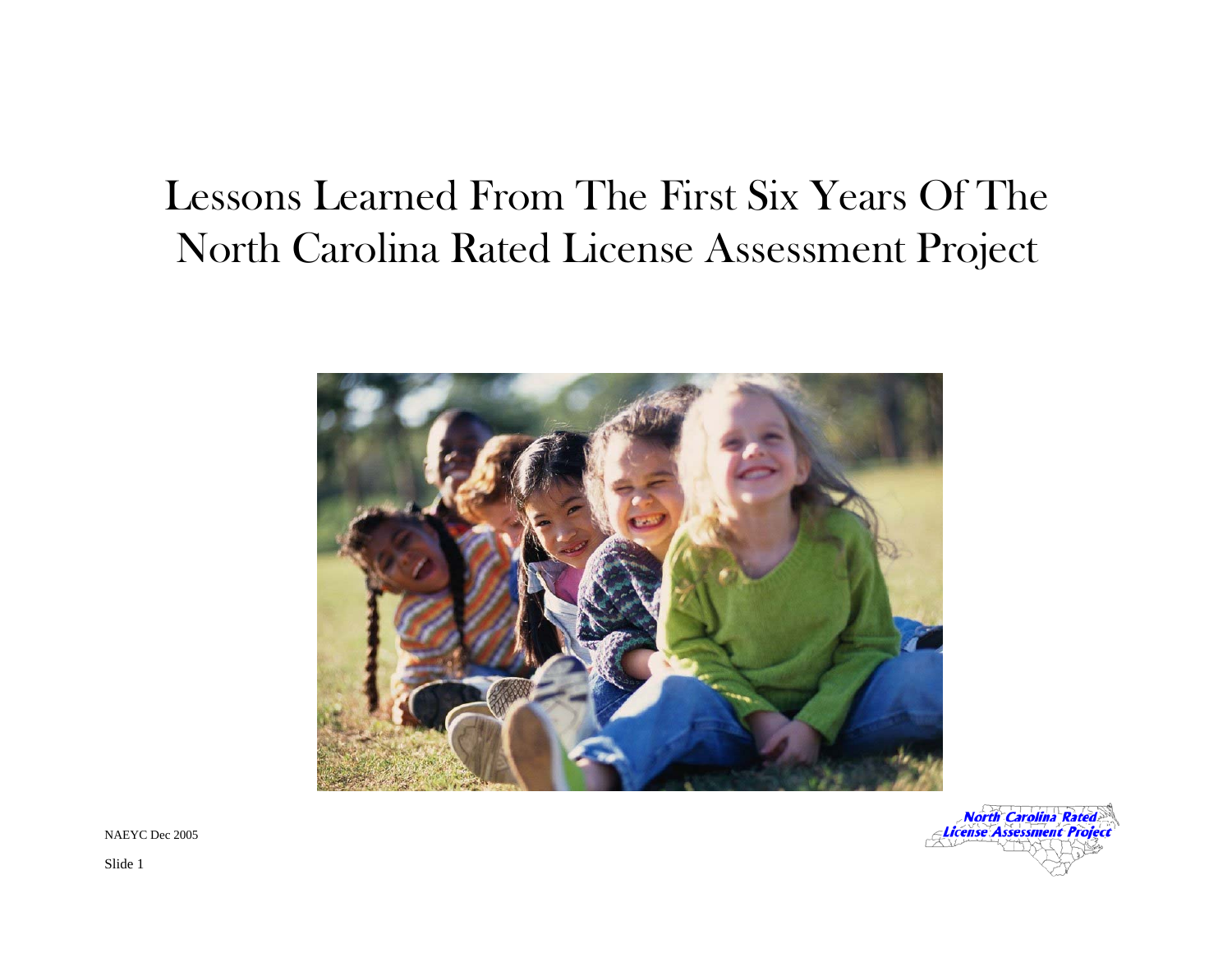### The NC Star Rated License



License Assessment Project

NAEYC Dec 2005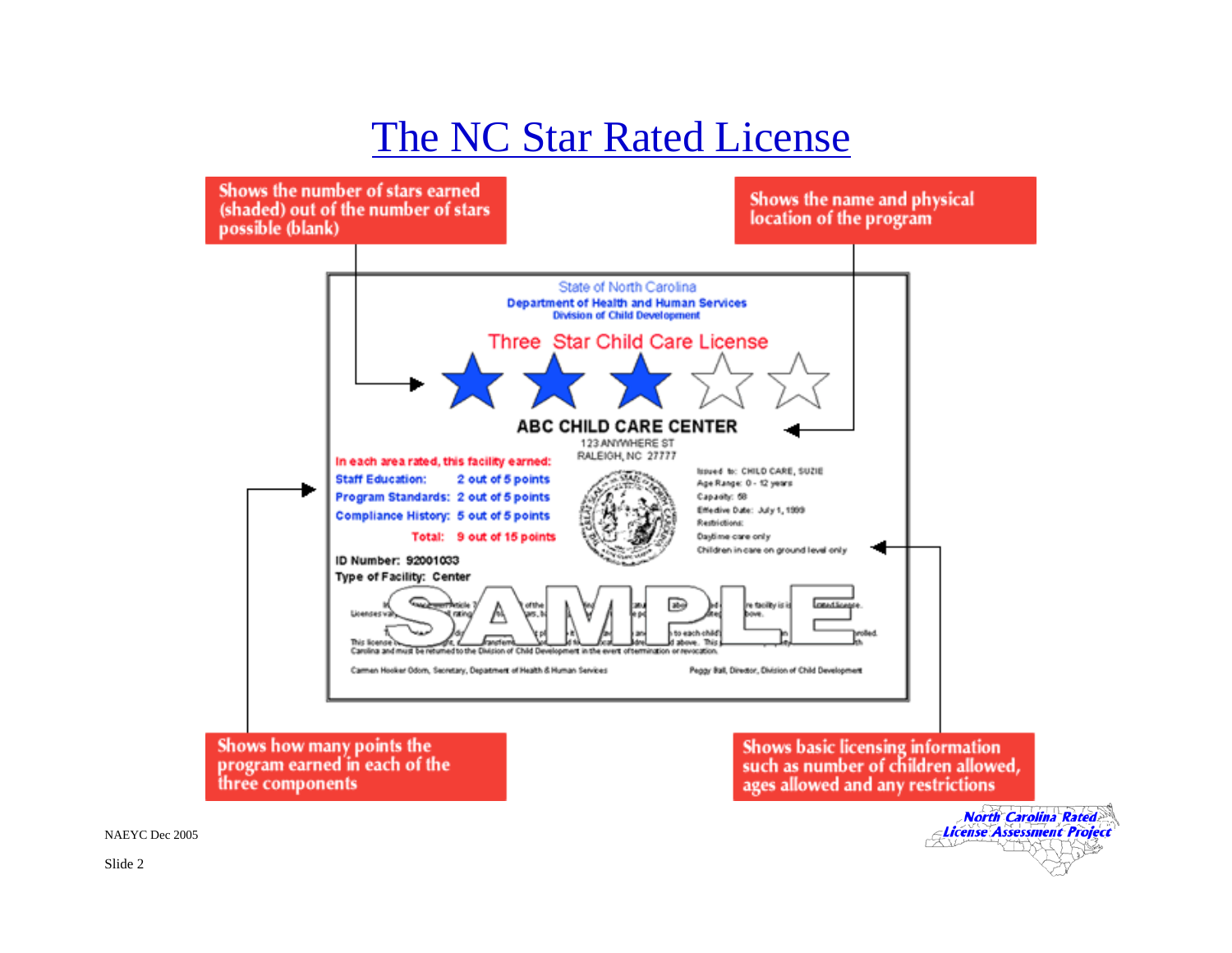



NAEYC Dec 2005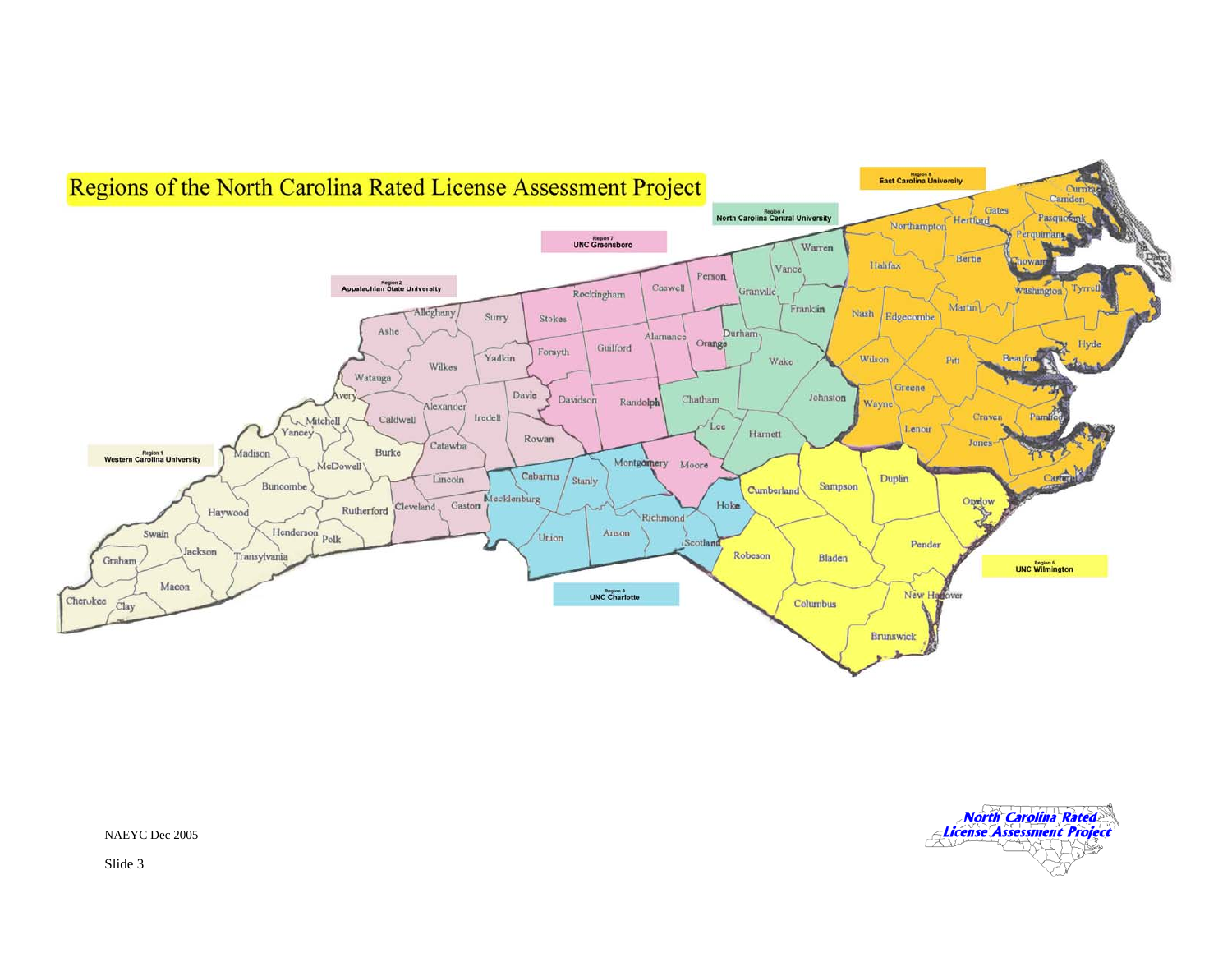# Average scores for North Carolina

(September 1, 1999 to August 31, 2005)

|                | <b>Total Assessments</b> | <b>Average Score</b> |
|----------------|--------------------------|----------------------|
| <b>ECERS-R</b> | 3,179                    | 5.03                 |
| <b>ITERS</b>   | 1185                     | 4.69                 |
| <b>ITERS-R</b> | 729                      | 4.75                 |
| <b>SACERS</b>  | 1181                     | 5.22                 |
| <b>FDCRS</b>   | 1646                     | 5.09                 |
| Total          | 7,920                    |                      |

- 1) Average scores achieved in preschool and school-age classrooms, as well as family child care homes reflect "good" quality
- 2) Average score in infant and toddler classrooms was less than "good"
- 3) Programs receiving assessments clearly represent the higher quality child care facilities in the state



NAEYC Dec 2005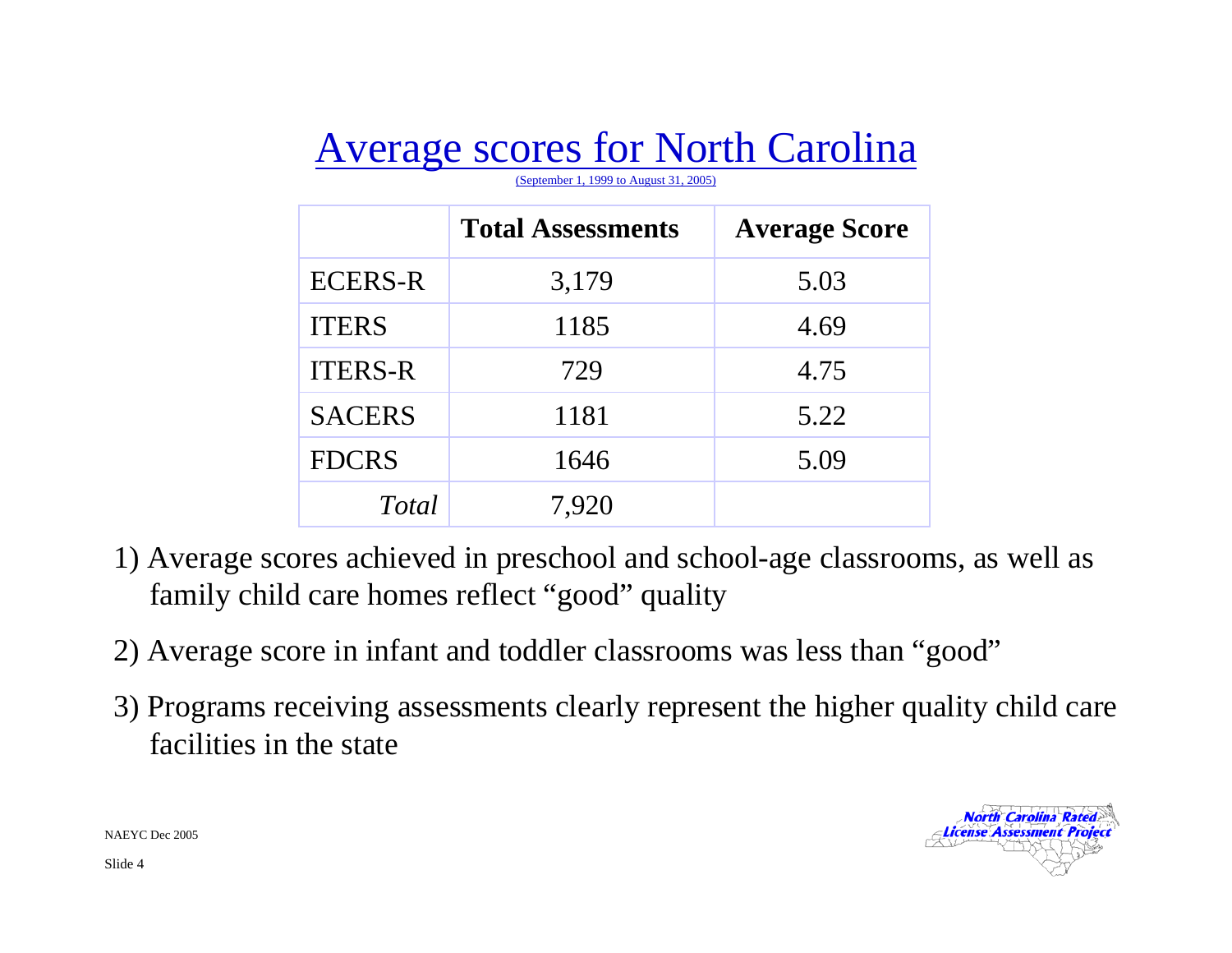#### Lowest Scoring Subscales

#### ECERS-R = Personal Care Routines (average score = 3.82)

| Subscale                      | <b>Average Score</b> |  |
|-------------------------------|----------------------|--|
| <b>Space and Furnishings</b>  | 4.85                 |  |
| <b>Personal Care Routines</b> | 3.82                 |  |
| Language-Reasoning            | 5.53                 |  |
| Activities                    | 5.21                 |  |
| Interaction                   | 5.69                 |  |
| <b>Program Structure</b>      | 5.50                 |  |



NAEYC Dec 2005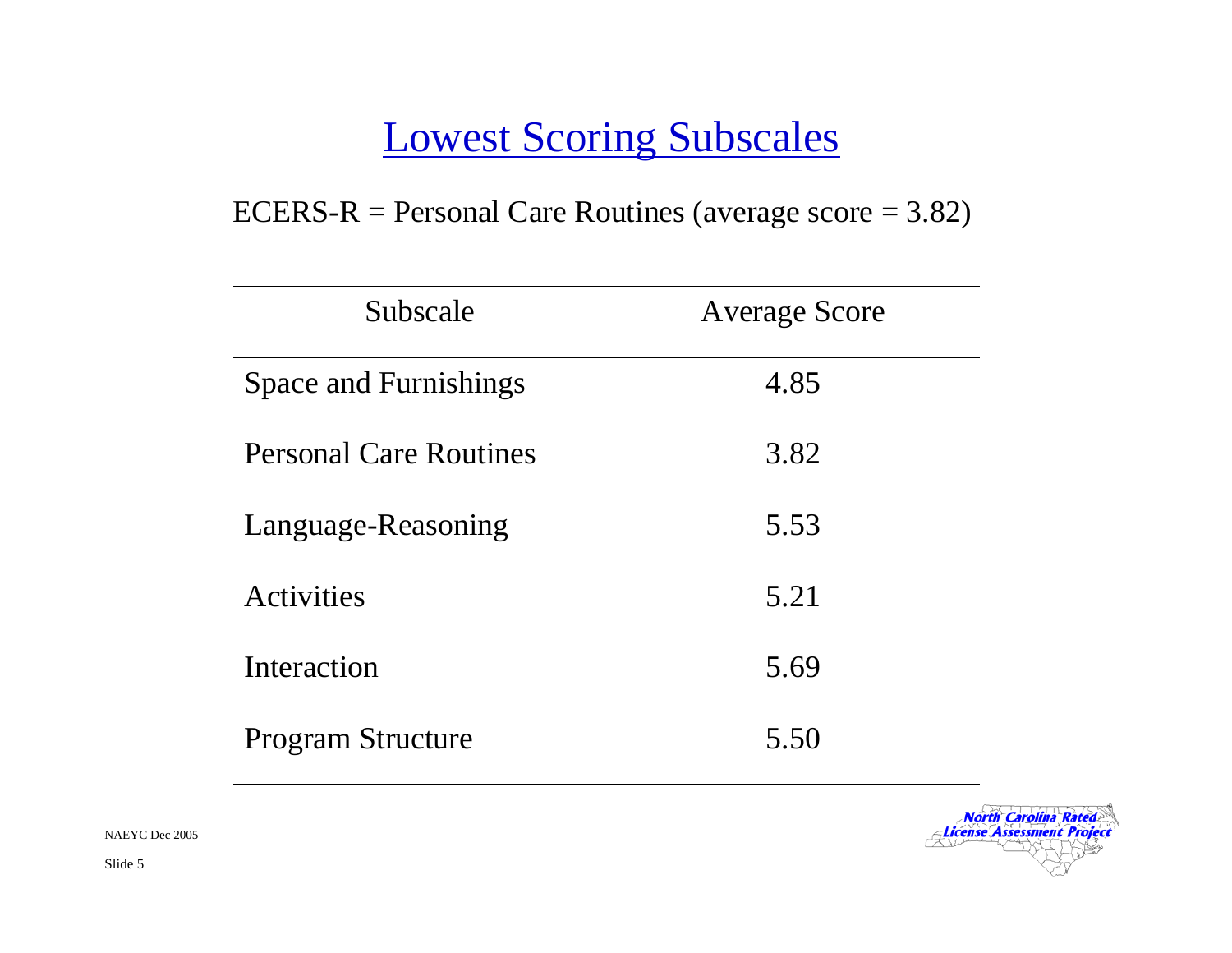### **Teacher Education and Program Quality**

| <b>Education Level</b>  | Centers | Homes |
|-------------------------|---------|-------|
| <b>High School</b>      | 4.78    | 4.85  |
| Some College            | 4.84    | 5.08  |
| 2-Year Degree           | 5.05    | 5.14  |
| 4-Year Related Degree   | 5.16    | 5.22  |
| 4-Year Degree in CD/ECE | 5.22    | 5.35  |
| <b>Graduate Work</b>    | 5.23    | 5.24  |



NAEYC Dec 2005